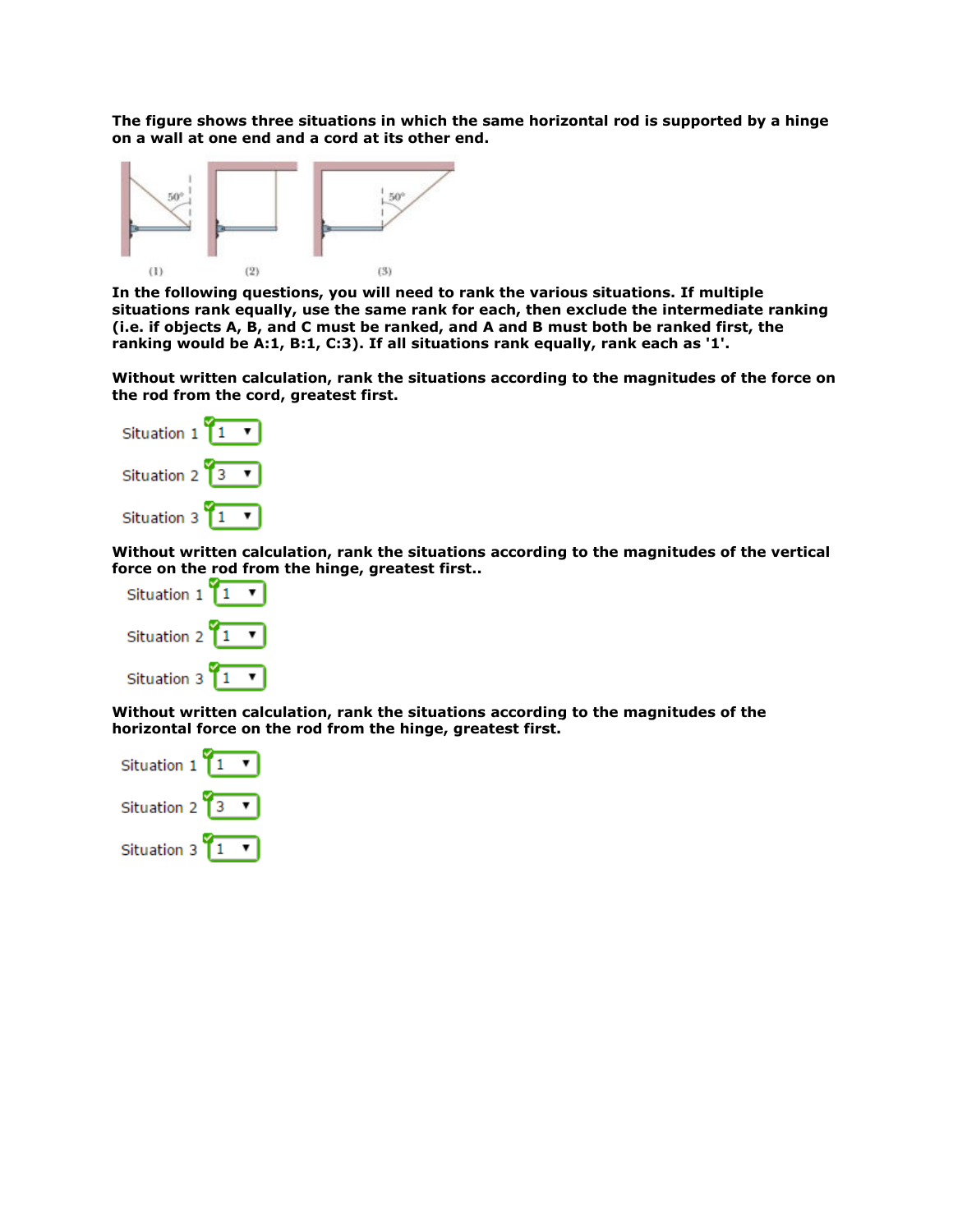## **Question 2**

**The figure shows four overhead views of rotating uniform disks that are sliding across a frictionless floor. Three forces, of magnitude** *F***, 2***F***, or 3***F***, act on each disk, either at the rim, at the center, or halfway between rim and center. The force vectors rotate along with the disks, and, in the "snapshots" of the figure, point left or right. Which disks are in equilibrium? (Several choices may be correct.)**

The figure shows four overhead views of rotating uniform disks that are sliding across a frictionless floor. Three forces, of magnitude F, 2F, or 3F, act on each disk, either at the rim, at the center, or halfway between rim and center. The force vectors rotate along with the disks, and, in the "snapshots" of the figure, point left or right.



Which disks are in equilibrium? (Several choices may be correct.)



## **Question 3**

The figure shows a mobile of toy penguins hanging from a ceiling. Each crossbar is horizontal, has negligible mass, and extends three times as far to the right of the wire supporting it as to the left. Penguin 1 has mass  $m_1$ = 48 kg.



**What is the mass of penguin 2? 12kg**

**What is the mass of penguin 3? 3kg**

**What is the mass of penguin 4? 1kg**

## **Question 4**

In the figure, a stationary 5 kg rod *AC* is held against a wall by a rope and friction between rod and wall. The uniform rod is 1 m long, and angle  $\theta = 30^{\circ}$ .